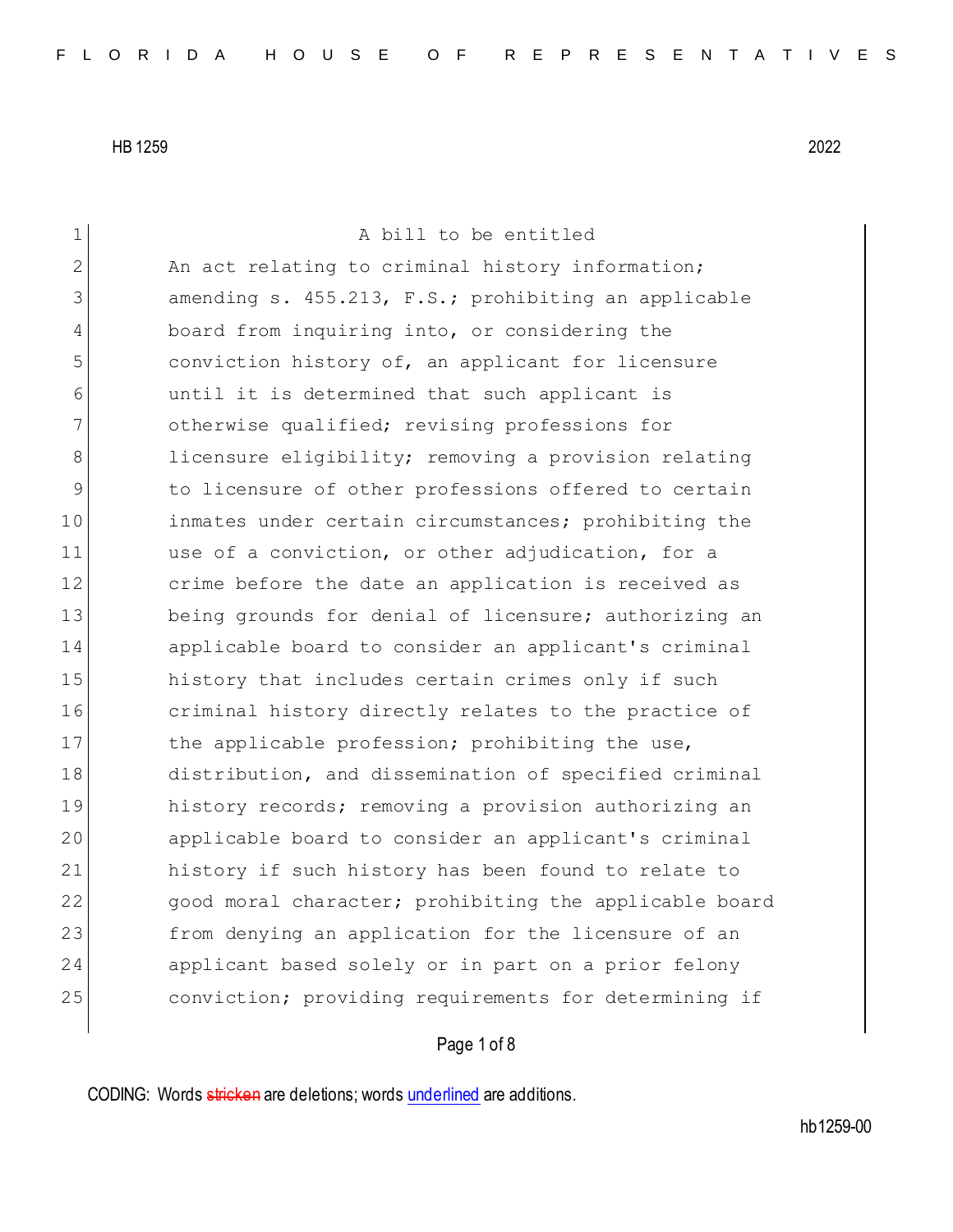Page 2 of 8 26 such felony conviction directly relates to the 27 practice of the applicable profession; providing 28 requirements if the applicable board intends to deny 29 an application for licensure based solely or in part 30 on the applicant's prior felony conviction; amending 31 s. 943.059, F.S.; providing for the court-ordered 32 sealing of certain records that were automatically 33 sealed by the Department of Law Enforcement under 34 specified circumstances; providing an effective date. 35 36 Be It Enacted by the Legislature of the State of Florida: 37 38 Section 1. Paragraphs (b) through (e) of subsection (3) of 39 section 455.213, Florida Statutes, are redesignated as 40 paragraphs (c) through (f), respectively, paragraph (a) and 41 present paragraph (b) of that subsection are amended, and new 42 paragraphs (b) and (g) are added to that subsection, to read: 43 455.213 General licensing provisions.-44 (3)(a) Notwithstanding any other law, the applicable board 45 shall use the process in this subsection for review of an 46 applicant's criminal record to determine his or her eligibility 47 for licensure. as: 48 (b) The applicable board may not inquire into, or consider 49 the conviction history of, an applicant for licensure until the 50 applicant is determined to be otherwise qualified for licensure.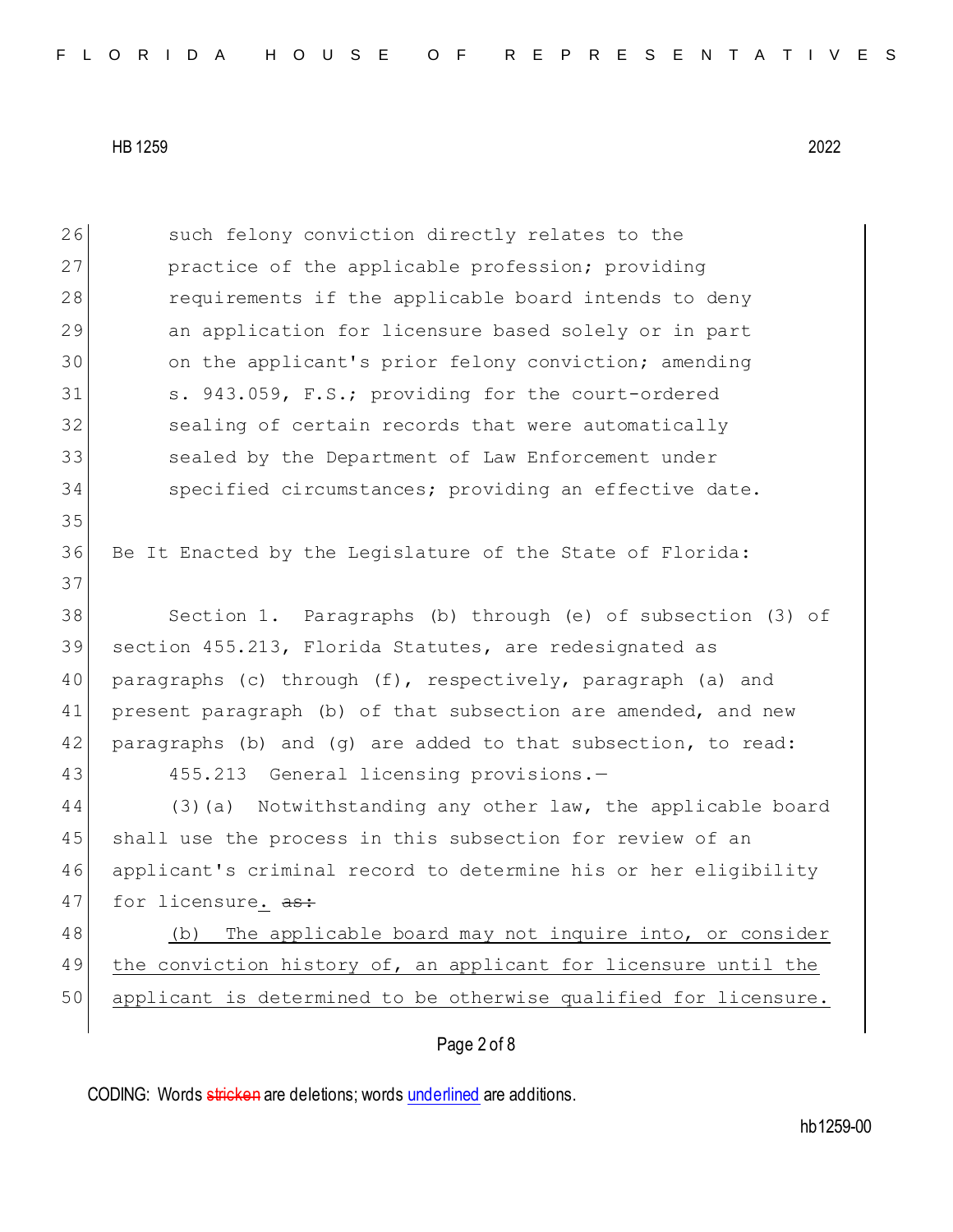|  |  |  |  |  |  |  |  |  |  |  |  |  |  | FLORIDA HOUSE OF REPRESENTATIVES |  |  |  |  |  |  |  |  |  |  |  |  |  |  |  |  |  |
|--|--|--|--|--|--|--|--|--|--|--|--|--|--|----------------------------------|--|--|--|--|--|--|--|--|--|--|--|--|--|--|--|--|--|
|--|--|--|--|--|--|--|--|--|--|--|--|--|--|----------------------------------|--|--|--|--|--|--|--|--|--|--|--|--|--|--|--|--|--|

| 51 | 1. A barber under chapter 476;                                  |
|----|-----------------------------------------------------------------|
| 52 | 2. A cosmetologist or cosmetology specialist under chapter      |
| 53 | 477:                                                            |
| 54 | 3. Any of the following construction professions under          |
| 55 | chapter 489:                                                    |
| 56 | a. Air-conditioning contractor;                                 |
| 57 | b. Electrical contractor;                                       |
| 58 | e. Mechanical contractor;                                       |
| 59 | d. Plumbing contractor;                                         |
| 60 | e. Pollutant storage systems contractor;                        |
| 61 | f. Roofing contractor;                                          |
| 62 | Sheet metal contractor;<br>$\sigma$ .                           |
| 63 | h. Solar contractor:                                            |
| 64 | i. Swimming pool and spa contractor;                            |
| 65 | i. Underground utility and excavation contractor; or            |
| 66 | k. Other specialty contractors; or                              |
| 67 | 4. Any other profession for which the department issues a       |
| 68 | license, provided the profession is offered to inmates in any   |
| 69 | correctional institution or correctional facility as vocational |
| 70 | training or through an industry certification program.          |
| 71 | $(c)$ $(b)$ 1. A conviction, or any other adjudication, for a   |
| 72 | crime more than 5 years before the date the application is      |
| 73 | received by the applicable board may not be grounds for denial  |
| 74 | of a license specified in paragraph (a). For purposes of this   |
| 75 | paragraph, the term "conviction" means a determination of quilt |
|    | Page 3 of 8                                                     |
|    |                                                                 |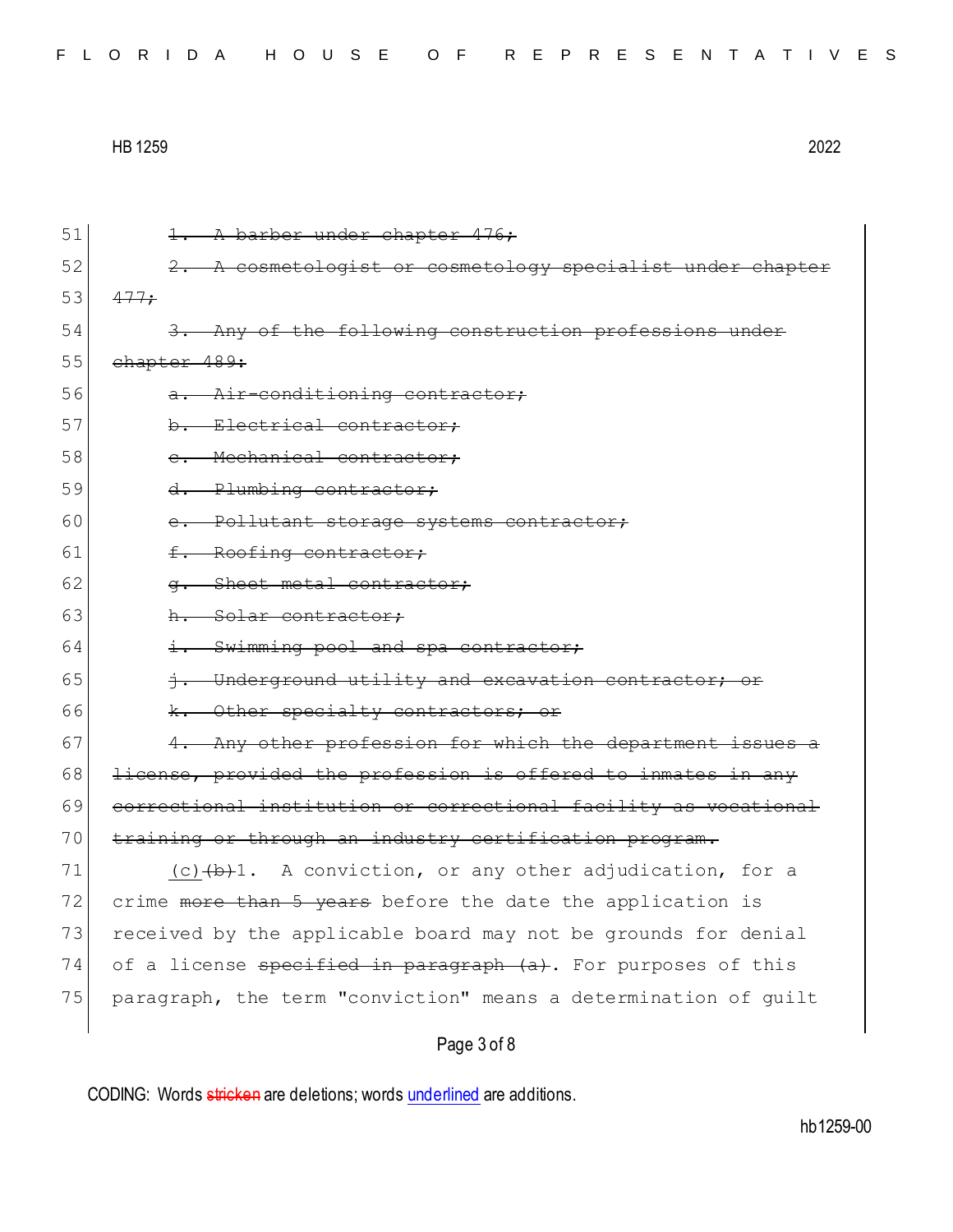| 76  | that is the result of a plea or trial, regardless of whether        |
|-----|---------------------------------------------------------------------|
| 77  | adjudication is withheld. This paragraph does not limit the         |
| 78  | applicable board from considering an applicant's criminal           |
| 79  | history that includes a crime listed in s. $775.21(4)(a)1.$ or s.   |
| 80  | 776.08 at any time, but only if such criminal history has been      |
| 81  | found to relate to the practice of the applicable profession.       |
| 82  | 2. Notwithstanding subparagraph 1., the following criminal          |
| 83  | history may not be used, distributed, or disseminated by the        |
| 84  | state, its agents, or political subdivisions in connection with     |
| 85  | an application for licensure:                                       |
| 86  | a. An arrest without a valid conviction.                            |
| 87  | b. Convictions that have been sealed, dismissed, or                 |
| 88  | expunged.                                                           |
| 89  | Misdemeanor convictions without incarceration.<br>$\circ$ .         |
| 90  | Noncriminal infractions.<br>d.                                      |
| 91  | 2. The applicable board may consider the criminal history           |
| 92  | of an applicant for licensure under subparagraph (a)3. if such      |
| 93  | eriminal history has been found to relate to good moral             |
| 94  | character.                                                          |
| 95  | The applicable board may not deny an application for<br>(q)         |
| 96  | licensure solely or in part on the basis of an applicant's prior    |
| 97  | felony conviction unless such conviction directly relates to the    |
| 98  | practice of the applicable profession for which licensure is        |
| 99  | sought or held.                                                     |
| 100 | In determining if a felony conviction directly relates<br>$\perp$ . |
|     | Page 4 of 8                                                         |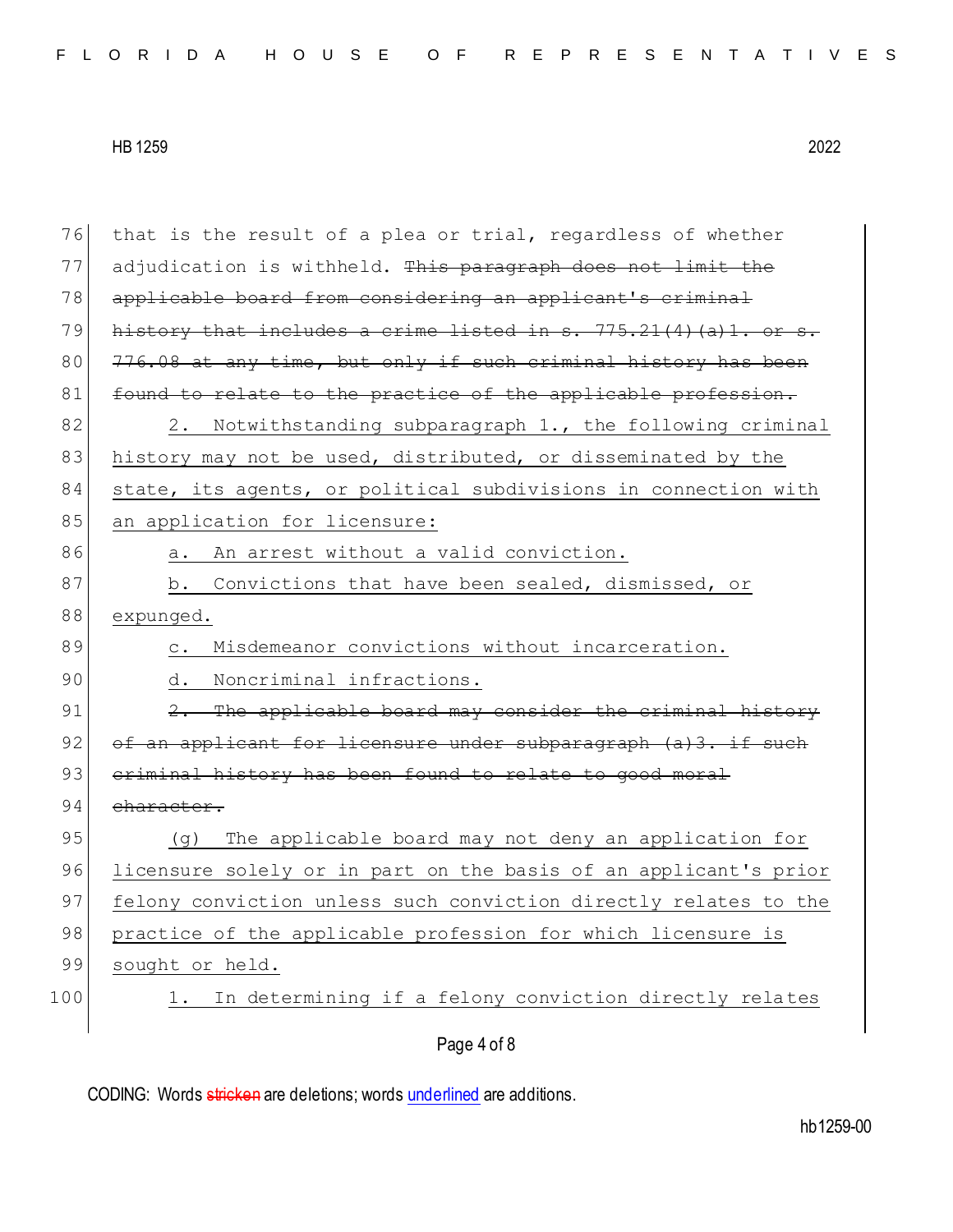| FLORIDA HOUSE OF REPRESENTATIVES |  |  |  |  |  |  |  |  |  |  |  |  |  |  |  |  |  |  |  |  |  |  |  |  |  |
|----------------------------------|--|--|--|--|--|--|--|--|--|--|--|--|--|--|--|--|--|--|--|--|--|--|--|--|--|
|----------------------------------|--|--|--|--|--|--|--|--|--|--|--|--|--|--|--|--|--|--|--|--|--|--|--|--|--|

| 101 | to the practice of the applicable profession for which licensure |
|-----|------------------------------------------------------------------|
| 102 | is sought or held, the applicable board shall consider:          |
| 103 | The nature and seriousness of the conviction.<br>а.              |
| 104 | Whether the conviction directly relates to the practice<br>b.    |
| 105 | of the applicable profession for which licensure is sought or    |
| 106 | held.                                                            |
| 107 | Whether the duties and responsibilities of the<br>$\circ$ .      |
| 108 | profession provide the opportunity for the same or a similar     |
| 109 | offense to occur.                                                |
| 110 | Whether circumstances that led to the offense for which<br>d.    |
| 111 | the applicant was convicted will recur in the profession.        |
| 112 | e. The age of the applicant at the time the felony was           |
| 113 | committed.                                                       |
| 114 | The length of time since the conviction.<br>f.                   |
| 115 | All circumstances relative to the felony, including,<br>q.       |
| 116 | but not limited to, mitigating circumstances or social           |
| 117 | conditions surrounding the commission of the felony.             |
| 118 | h. Evidence of mitigation or rehabilitation and the              |
| 119 | applicant's current ability to practice the profession           |
| 120 | competently in accordance with the actual practice of the        |
|     |                                                                  |
| 121 | profession.                                                      |
| 122 | If the applicable board intends to deny an application<br>2.     |
| 123 | for licensure solely or in part on the basis of the applicant's  |
| 124 | prior felony conviction, the board shall notify the applicant in |
| 125 | writing of all of the following before making a final decision:  |

# Page 5 of 8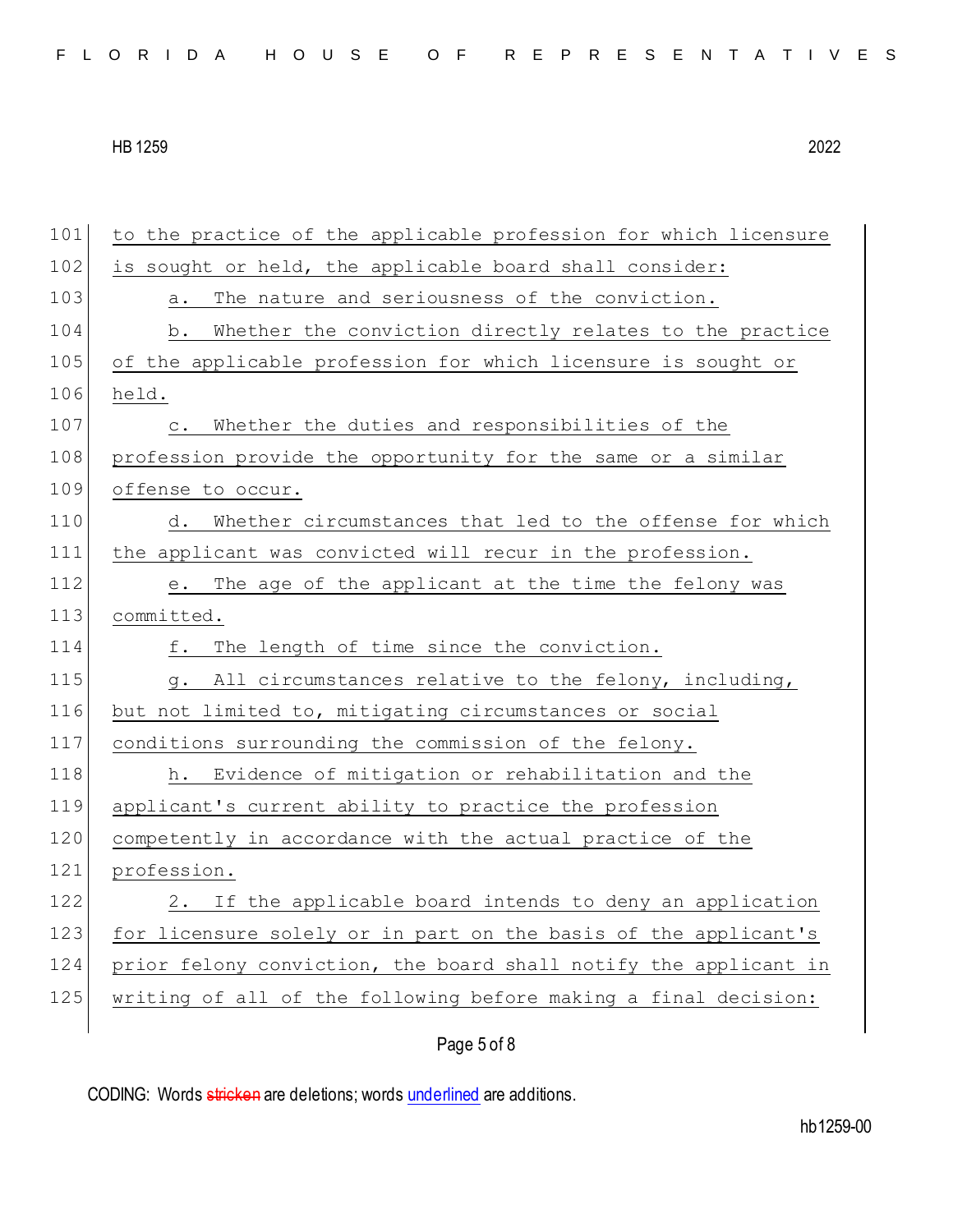126 a. The reasons for the potential denial. 127 b. A copy of any criminal history record. 128 c. Examples of evidence of mitigation or rehabilitation 129 and the current ability to practice the profession competently 130 in accordance with the actual practice of the profession that 131 the applicant may voluntarily provide. 132 (I) An applicant, who has been convicted of an offense 133 that directly relates to the practice of the applicable 134 profession for which licensure is sought, may not be denied 135 licensure if he or she can show evidence of mitigation or 136 rehabilitation and the current ability to practice the 137 profession competently in accordance with the actual practice of 138 the profession. 139 (II) The applicant shall have 10 business days after 140 issuance of the notice to respond with any information, 141 including challenging the accuracy of the information and 142 submitting evidence of mitigation or rehabilitation and his or 143 her current ability to practice the profession competently in 144 accordance with the actual practice of the profession. 145 (III) Evidence of mitigation or rehabilitation and the 146 applicant's current ability to practice the profession 147 competently in accordance with the actual practice of the 148 profession may be established by: 149 (A) Proof of the applicant's compliance with the terms and 150 conditions of probation or parole; or

Page 6 of 8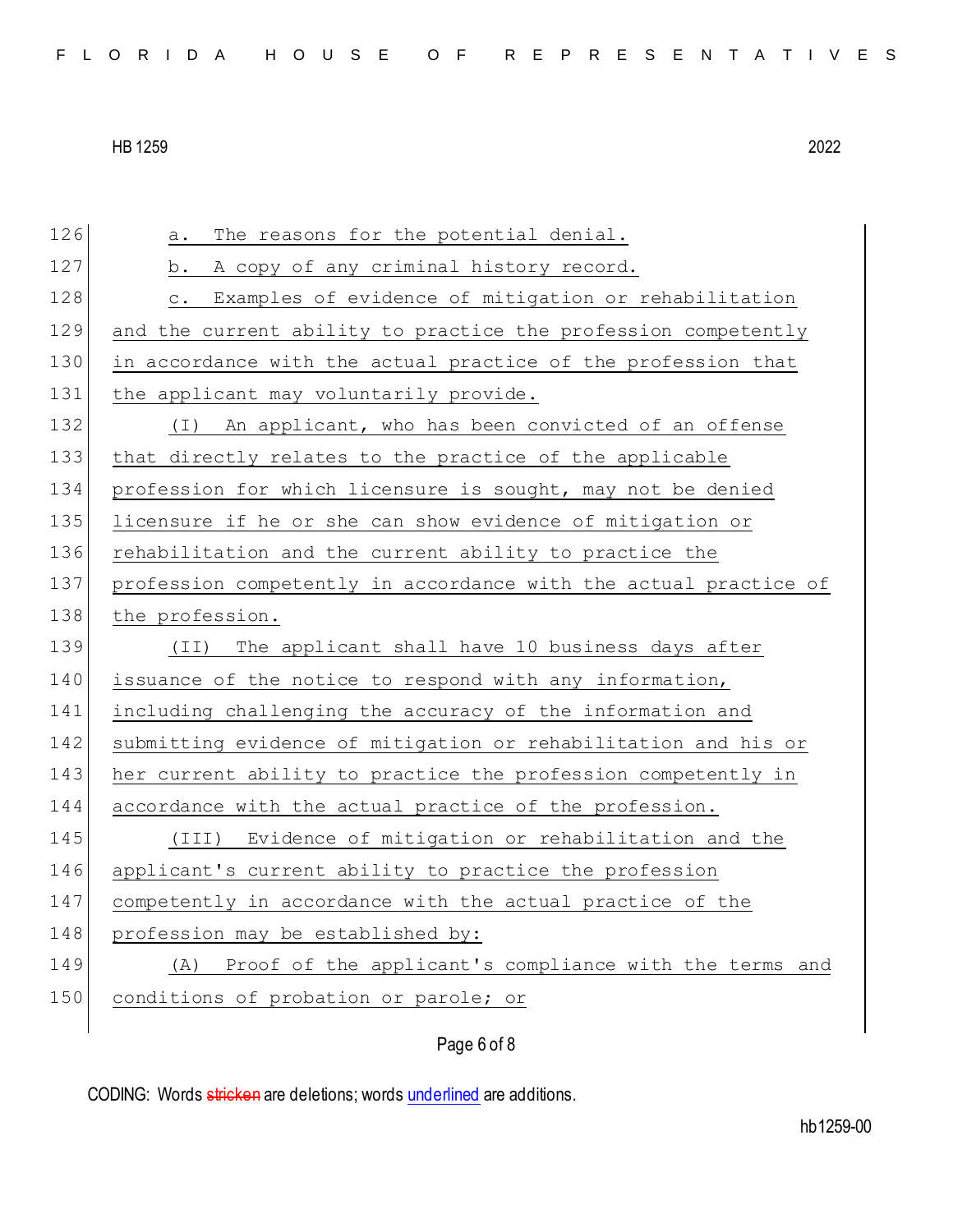| 151 | Other evidence, including, but not limited to, letters<br>(B)    |
|-----|------------------------------------------------------------------|
| 152 | of reference or program or education certificates.               |
| 153 | (IV) If an applicable board denies an application for            |
| 154 | licensure solely or in part on the basis of the applicant's      |
| 155 | prior felony conviction, the applicable board shall notify the   |
| 156 | applicant in writing of all of the following:                    |
| 157 | Final denial.<br>(A)                                             |
| 158 | An appeals process.<br>(B)                                       |
| 159 | Eligibility for other licenses or professions.<br>(C)            |
| 160 | Earliest date the applicant may reapply for a license.<br>(D)    |
| 161 | Section 2. Paragraph (f) is added to subsection (1), of          |
| 162 | section 943.059, Florida Statutes, paragraph (b) of subsection   |
| 163 | (2) of that section is redesignated as paragraph (c), a new      |
| 164 | paragraph (b) is added to that subsection, and a new subsection  |
| 165 | (7) is added to that section, to read:                           |
| 166 | 943.059 Court-ordered sealing of criminal history                |
| 167 | records.-                                                        |
| 168 | ELIGIBILITY. - A person is eligible to petition a court<br>(1)   |
| 169 | to seal a criminal history record when:                          |
| 170 | Notwithstanding paragraphs (b) and (e), if a criminal<br>(f)     |
| 171 | history record has been automatically sealed pursuant to s.      |
| 172 | 943.0595, and the subject of the sealed record presents a record |
| 173 | of the sealing by the department under paragraph (2) (b) to the  |
| 174 | court, the court shall grant the sealing of the criminal history |
| 175 | record.                                                          |
|     |                                                                  |

## Page 7 of 8